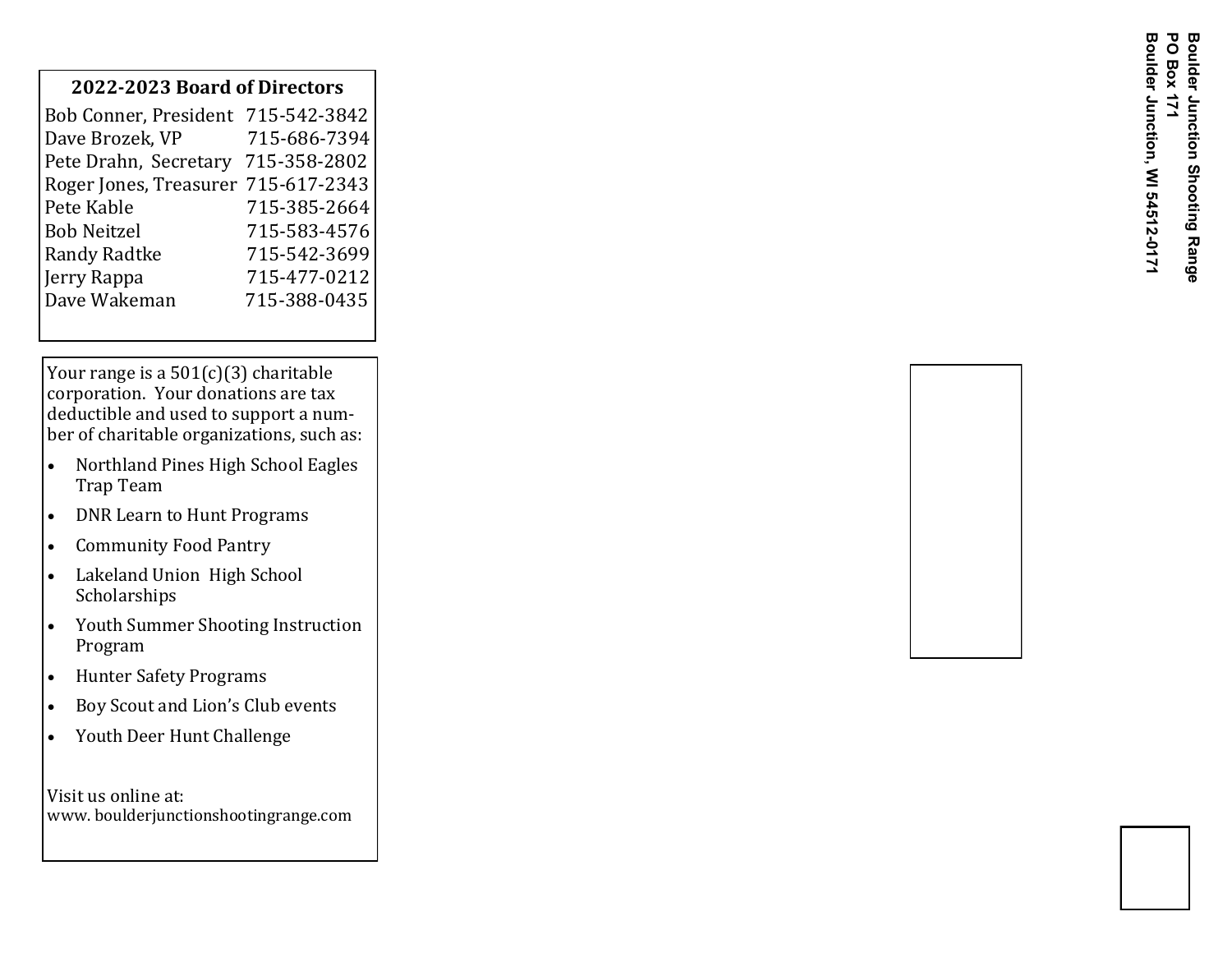## **2022 BJSR CALENDAR OF EVENTS**

Boulder Junction Shooting Range began operation at its present site in 1975, We invite you to come out and take advantage of our facility. Whether you are a seasoned shooter or a beginner who would like to learn the shooting sports, our all-volunteer staff can help you or your group get started in a safe and enjoyable fashion.

We offer open and league shooting in trap, five stand, skeet, and wobble variations of skeet and trap. Our rifle range has targets out to 300 yards and a separate pistol bay.

We here at BJSR are proud of our facility and our support of youth and high school shooting programs as well as offering a safe place for the public to shoot at affordable prices. Our facility is constantly being upgraded, and we are ADA accessible so all can enjoy the facility.

We look forward to seeing you at the range soon. Bob Conner, President

**The Boulder Junction Shooting Range is a 501(c) (3) charitable corporation. Your contributions are tax deductible.**

**2022 SCHEDULES - Check the club bulletin board for further details on shoots and any changes to the schedules.**

**NPHS Trap Team**, Mondays, March 7 through May 23; Rain Day, Wednesday, May 25, 4:30 p.m.

**Thursday Evening Open Trap Shooting** , April 7 through Sep 1, starting at 6 p.m.

**Summer Trap League.** Tuesdays May 17 -Aug 2, 6 p.m. Makeup on August 9.

**Youth Shooting Program** Includes trap, skeet & safe handling of firearms for 12-17 year old's. Thursdays, May 5, 12, 19, & 26. 6 -8 p.m. No cost. Responsible adult must accompany. Mentoring by club members. Perfect attendance students eligible for 10 free rounds of shooting , not including shells.

**Monday Traveling Trap League**

June 6 - Sep. 12, 3:30—7 p.m. Banquet Sep. 19. Please see Roger Jones to sign up or for more details.

**Memorial Trap Shoot and Club Picnic**  Sunday, June 12, noon to 3 p.m. Please bring a dish to pass; the club will furnish the brats and burgers. Shoot for the Jim Froelich Memorial Trophy. 25- 16 yd. trap and 25 handicap targets.

## **End of Summer Fun Shoot and Picnic, Annual Business Meeting, and board elections.**

Sunday, September 11. Please bring a dish to pass. Shooting fun for both trap and skeet shooters.

**Club Fees** (include sales taxes): Yearly Family Memberships (spouses and children under 18): \$25 Yearly Corporate Memberships: \$50 Shooting Rates per round of 25 targets: Non-member: \$5 per round Member rates: \$4 per round Shells: 12 and 20 gauge: \$9 per box Shooting Cards (Members only) \$70.00/20 rounds (\$3.50/round) Gun Rental: \$5.00/day on premises only. Cash or checks only; no credit cards. Gift certificates are available for club merchandise, shells, shooting cards, and annual memberships.

### **Call the range at 715-891-7404 for a recorded message of the latest range closures or to leave a message.**

**Attention Dog Owners** For the safety of your dog and others, PLEASE FOLLOW THESE RULES: 1. No dog within 20 feet of the shooting line. 2. If your dog is aggressive to people or to other dogs, leave it home, in your vehicle, or tie it up. 3. Pick up after your dog. Shovels are available.

*SAFETY IS NO ACCIDENT AND IS EVERYONE'S RESPONSIBILITY!*

### **Alcohol Policy**

BJSR Members and League Members may bring their own alcoholic beverages, for their own use after they are finished shooting, provided they take those beverages with them when they leave. All members are duty bound to ensure that no one resumes shooting after consuming alcohol.

### **Local Area Clubs:**

**Rhinelander Hodag Sports Club .** Mike Boyd, 715- 369-5577. www.hodagsportsclub.com **Minocqua.** Tom Mohrhauser, 715-358-3476. Minocquagunclub.org **Harshaw.** Todd Berg, 715-820-2967, fishwithlefty@yahoo.com **Land O' Lakes**, 715-547-3321.

### **Clean Up After Yourself**

It takes a lot of work to put on events and clean up afterwards. Please help out if you can. If you can't, at least pick up your shells, boxes, bottles and other trash and put them in the appropriate receptacles. Don't toss shell boxes in with hulls; place burnable trash in the burn barrel or burnable trash container.

### **Shooting Range Hours**

BJSR is open year around for trap & skeet (including wobble) shooting on Sundays and Wednesdays from 11:30 until 4 p.m. 5-Stand shooting is available May through October if enough shooters are available. The rifle and pistol shooting ranges are open year around except when there are scheduled events, range maintenance or trap or skeet shooting in progress. For up to date closings of the Rifle and Pistol Shooting Range, please check our calendar at 715-891-7404 or [www.boulderjunctionshootingrange.com](http://www.boulderjunctionshootingrange.com)

## **Please update your email address at marker06@frontier.com**